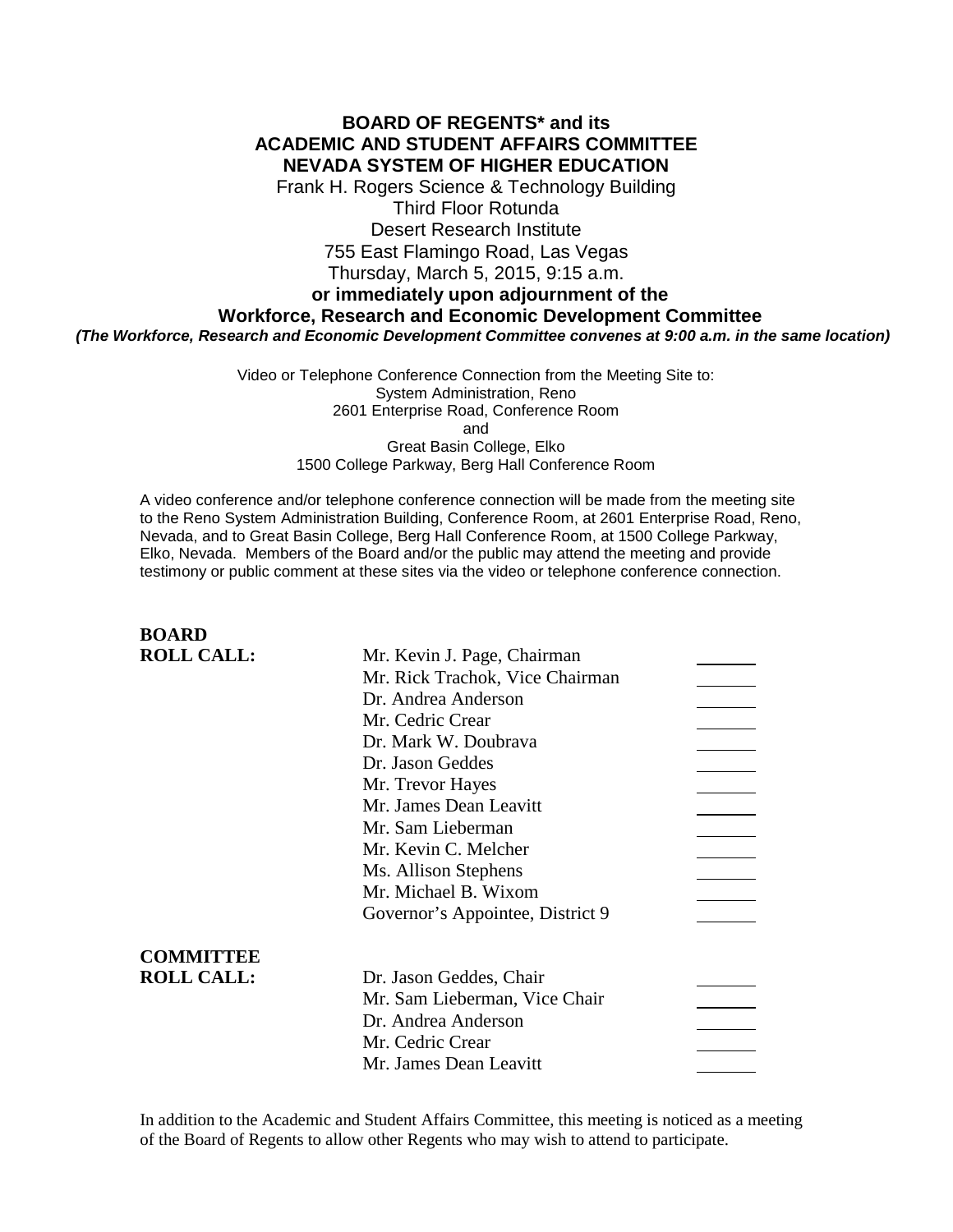### **IMPORTANT INFORMATION ABOUT THE AGENDA AND PUBLIC MEETING**

**NOTE:**Below is an agenda of all items scheduled to be considered. Notification is hereby provided that items on the agenda may be taken out of the order presented, two or more agenda items may be combined for consideration, and an agenda item may be removed from the agenda or discussion relating to an item on the agenda may be delayed at any time.

In accordance with the Board of Regents' Bylaws, Title I, Article V, Section 20, items voted on may be the subject of a motion to reconsider at this meeting. A motion to reconsider an item may be made at any time before adjournment of this meeting. Similarly, if an item is tabled at any time during the meeting, it may, by proper motion and vote, be taken from the table and thereafter be the subject of consideration and action at any time before adjournment of this meeting.

\*The Board of Regents, at its regularly scheduled meetings, meets concurrently with its Committees (the Academic and Student Affairs Committee; the Audit Committee; the Business and Finance Committee; the Cultural Diversity Committee; the Investment and Facilities Committee; the Health Sciences System Committee; and the Workforce, Research and Economic Development Committee). The Board's Committee meetings take place in accordance with the agendas published for those Committees. Regents who are not members of the Committees may attend the Committee meetings and participate in the discussion of Committee agenda items. However, action items will only be voted on by the members of each Committee, unless a Regent is temporarily made a member of that Committee under Board of Regents' Bylaws, Title 1, Article VI, Section 6. The full Board of Regents will consider Committee action items in accordance with the Board of Regents' agenda published for the current or for a subsequent meeting.

In accordance with the Board of Regents' Bylaws, Title 1, Art. V, Section 13, a quorum may be gained by telephonic hookup.

Some agenda items are noted as having accompanying reference material. Reference material may be accessed on the electronic version of the agenda by clicking the reference link associated with a particular item. The agenda and associated reference material may also be accessed on the Internet by visiting the Board of Regents' website at:

### <http://system.nevada.edu/Nshe/index.cfm/administration/board-of-regents/meeting-agendas/>

Many public libraries have publicly accessible computer terminals. Copies of the reference material and any additional support materials that are submitted to the Board of Regents' Office and then distributed to the members of the Board of Regents after the mailing of this agenda but before the meeting, will be made available as follows: 1. Copies of any such materials are available at the Board of Regents' Office at 2601 Enterprise Road, Reno, Nevada, and the Board of Regents' Office at 4300 S. Maryland Parkway, Las Vegas, Nevada. A copy may be requested by calling Keri Nikolajewski at (702) 889-8426; 2. Copies of any such materials will also be available at the meeting site.

Reasonable efforts will be made to assist and accommodate physically disabled persons attending the meeting. Please call the Board office at (775) 784-4958 in advance so that arrangements may be made.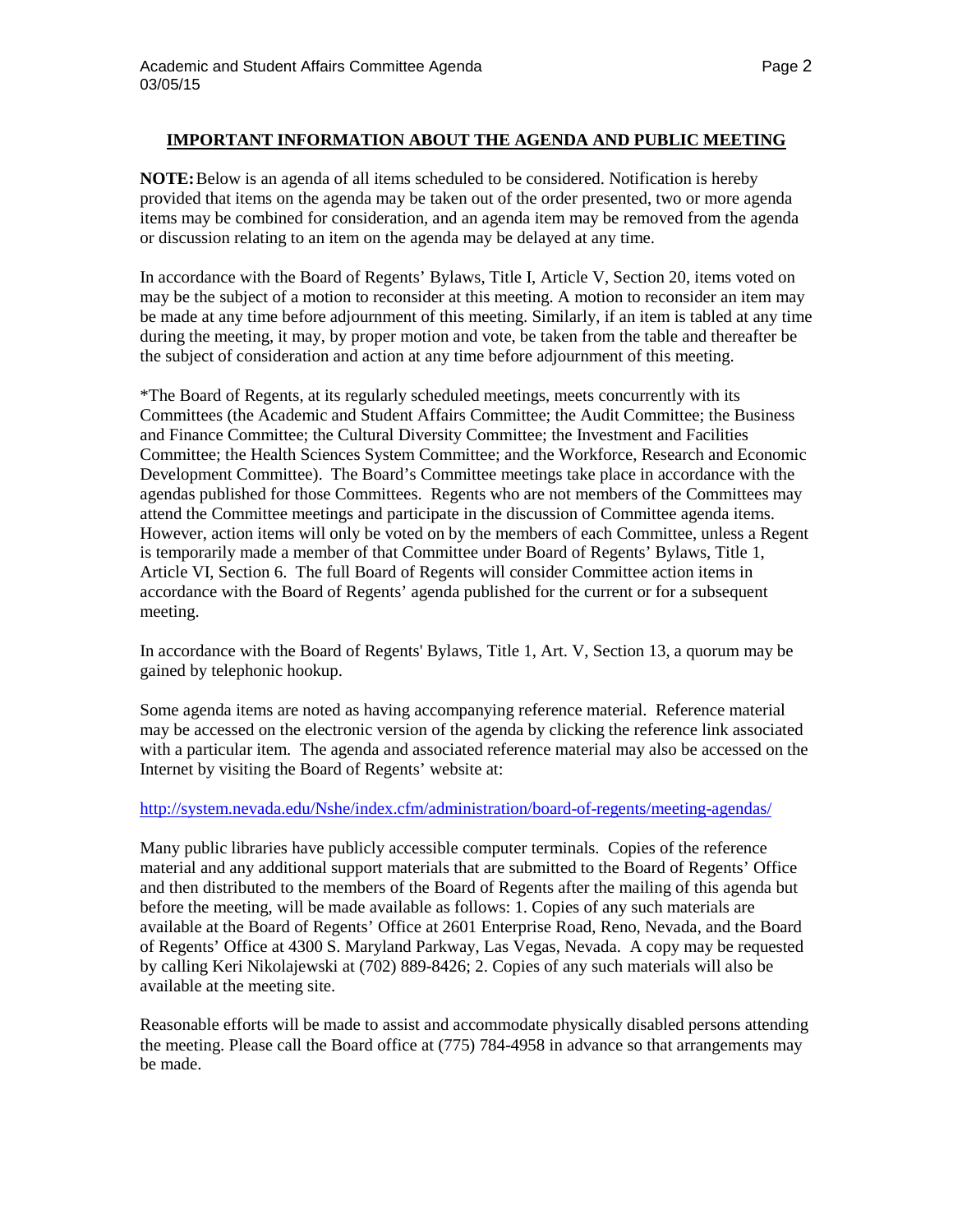## **1. PUBLIC COMMENT INFORMATION ONLY**

Public comment will be taken during this agenda item. No action may be taken on a matter raised under this item until the matter is included on an agenda as an item on which action may be taken. Comments will be limited to three minutes per person. Persons making comment will be asked to begin by stating their name for the record and to spell their last name. The Committee Chair may elect to allow additional public comment on a specific agenda item when that agenda item is being considered.

In accordance with Attorney General Opinion No. 00-047, as restated in the Attorney General's Open Meeting Law Manual, the Chair may prohibit comment if the content of that comment is a topic that is not relevant to, or within the authority of, the Board of Regents, or if the content is willfully disruptive of the meeting by being irrelevant, repetitious, slanderous, offensive, inflammatory, irrational or amounting to personal attacks or interfering with the rights of other speakers.

## **2. CONSENT ITEMS FOR POSSIBLE ACTION**

Consent items will be considered together and acted on in one motion unless an item is removed to be considered separately by the Committee.

### **2a. MINUTES FOR POSSIBLE ACTION**

Request is made for approval of the minutes from the December 4, 2014, meeting. *[\(Ref. ASA-2a\)](http://system.nevada.edu/tasks/sites/Nshe/assets/File/BoardOfRegents/Agendas/2015/mar-mtgs/asa-refs/ASA-2a.pdf)*

### **2b. WNC – PROGRAM FOR POSSIBLE ACTION**

# **DEACTIVATION, PEACE OFFICERS' STANDARDS AND TRAINING (POST) ACADEMY CERTIFICATION**

WNC requests approval to deactivate its Peace Officers' Standards and Training (POST) certification program due to a failed search for a program director. There are no currently enrolled students. *[\(Ref. ASA-2b\)](http://system.nevada.edu/tasks/sites/Nshe/assets/File/BoardOfRegents/Agendas/2015/mar-mtgs/asa-refs/ASA-2b.pdf)*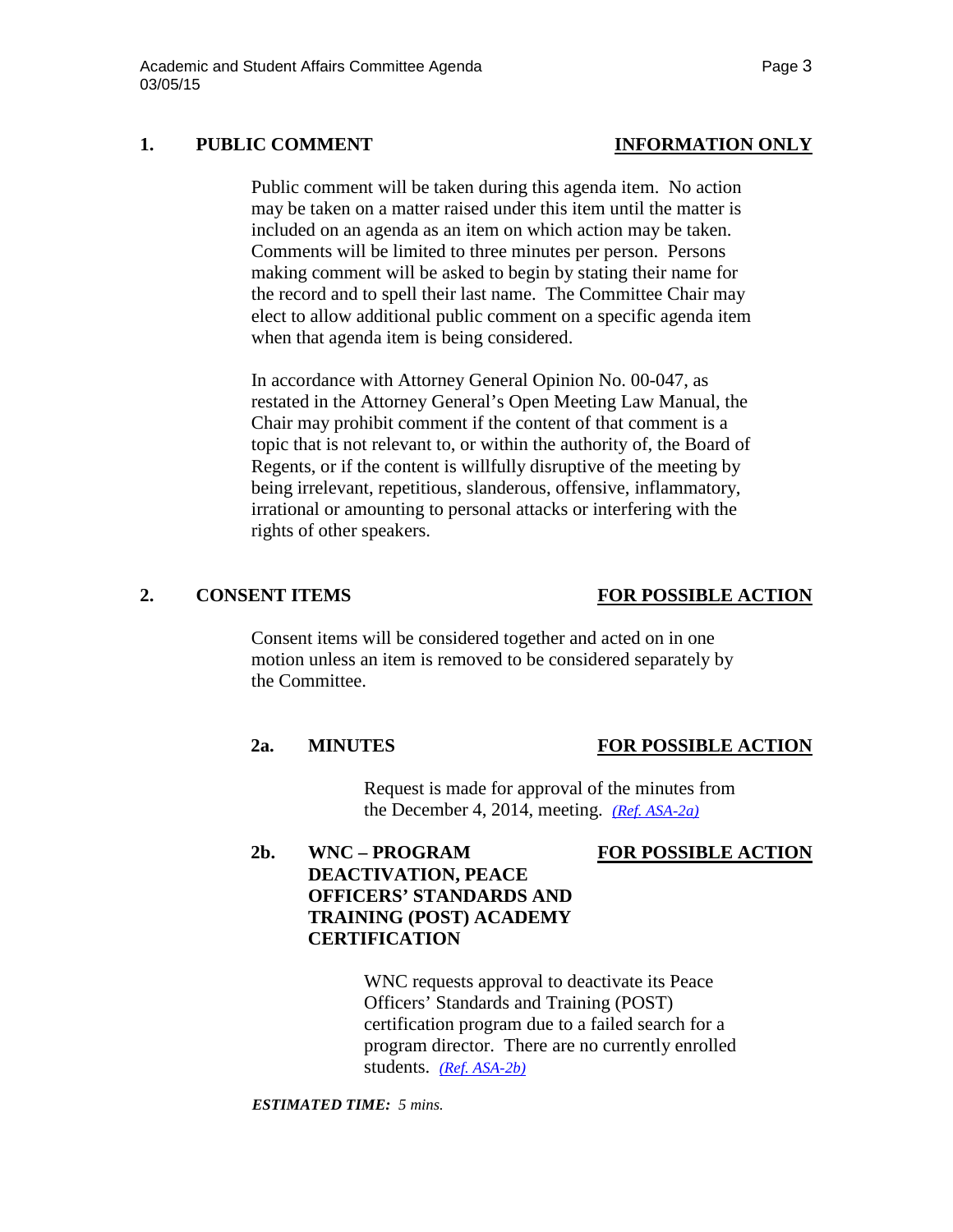### **3. SYSTEM ADMINISTRATION/ UNR FOR POSSIBLE ACTION ORGANIZATIONAL UNIT CHANGE, UNIVERSITY OF NEVADA PRESS**

System Administration and UNR request approval to move the University of Nevada Press from System Administration to the Office of the Provost at UNR. The University of Nevada Press can more effectively fulfill its role as a scholarly book publisher by being affiliated with a university, which is consistent with most of the other reporting relationships among the 130 members of the Association of American University Presses. *[\(Ref. ASA-3\)](http://system.nevada.edu/tasks/sites/Nshe/assets/File/BoardOfRegents/Agendas/2015/mar-mtgs/asa-refs/ASA-3.pdf)*

*ESTIMATED TIME: 5 mins.*

# **4. CODE AND** *HANDBOOK* **REVISIONS, INFORMATION ONLY UNIVERSITY OF NEVADA PRESS**

Vice Chancellor Crystal Abba will present for the Committee's information a revision to Board policy concerning the University of Nevada Press *(*NSHE Code *Title 2, Chapter 1, Sections 1.1 and 1.4 and Title 4, Chapter 3, Section 26)*. Specifically, the proposed revision removes reference to the University of Nevada Press as part of the System Administration/Chancellor's Office. This policy revision is presented for information only and will be presented for action at the Board of Regents June 11-12, 2015, meeting if the transfer of the University of Nevada Press to the Office of the Provost at UNR is approved. *[\(Ref. ASA-4\)](http://system.nevada.edu/tasks/sites/Nshe/assets/File/BoardOfRegents/Agendas/2015/mar-mtgs/asa-refs/ASA-4.pdf)*

*ESTIMATED TIME: 5 mins.*

## **5. UNR – NEW MAJOR, MS/PhD IN FOR POSSIBLE ACTION NEUROSCIENCE**

UNR requests approval of a Master of Science/Doctor of Philosophy in Neuroscience, one of the most significant frontiers in modern science. The program will complement UNR's popular and successful interdisciplinary BS degree in neuroscience and is designed to fill a final critical gap in neuroscience initiatives at UNR by providing advanced training in this field through the development of a graduate degree program. *[\(Ref. ASA-5\)](http://system.nevada.edu/tasks/sites/Nshe/assets/File/BoardOfRegents/Agendas/2015/mar-mtgs/asa-refs/ASA-5.pdf)*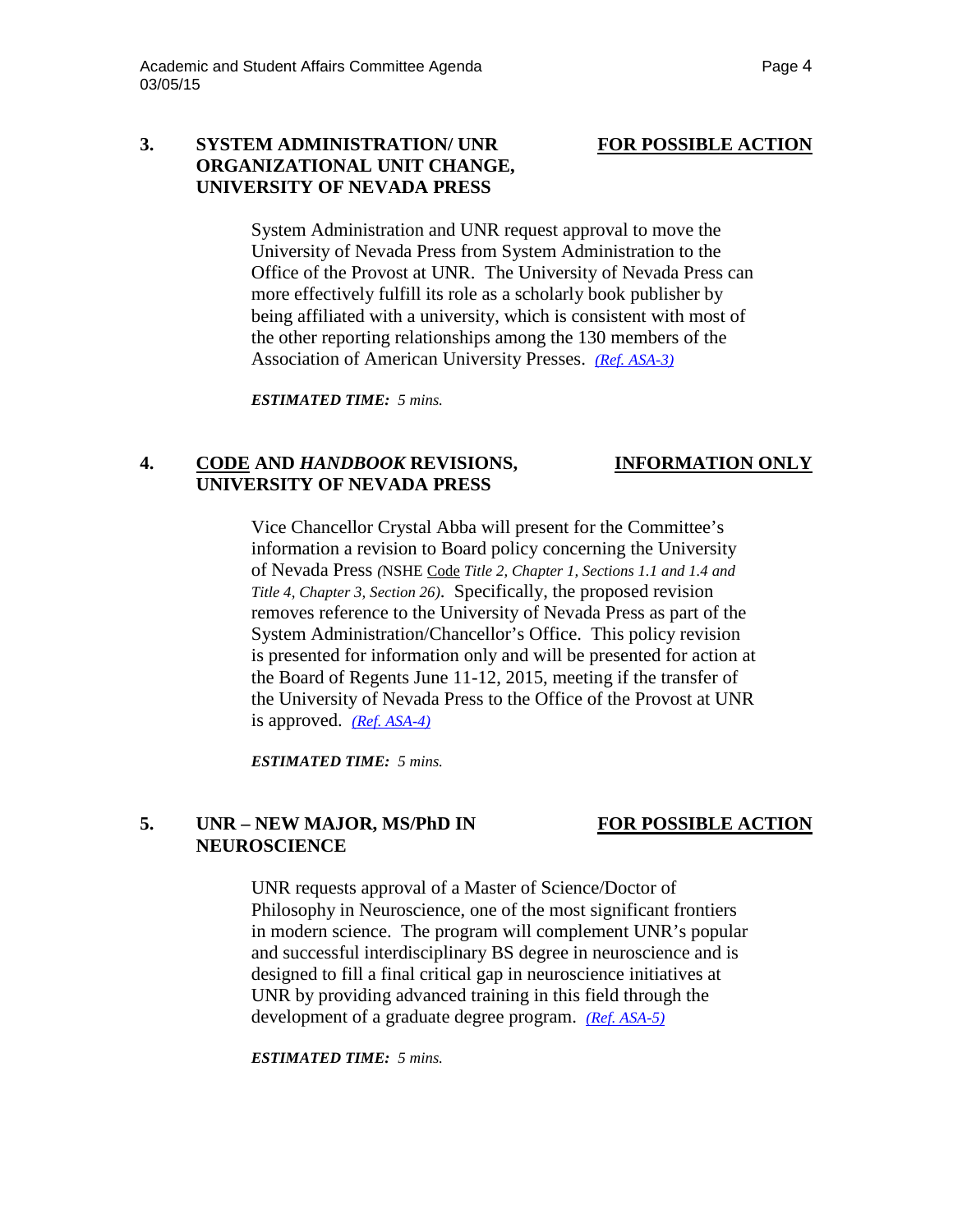# **6. UNLV – ACADEMIC MASTER PLAN FOR POSSIBLE ACTION REVISION**

UNLV requests approval of a revision to its Academic Master Plan, previously approved at the December 2014 meeting, to include among its planned programs a Doctorate of Medical Physics. *[\(Ref. ASA-6\)](http://system.nevada.edu/tasks/sites/Nshe/assets/File/BoardOfRegents/Agendas/2015/mar-mtgs/asa-refs/ASA-6.pdf)*

*ESTIMATED TIME: 5 mins.*

# **7. UNLV – NEW DEGREE, DOCTORATE OF FOR POSSIBLE ACTION MEDICAL PHYSICS**

UNLV requests approval of a Doctorate of Medical Physics. This program is designed to address both the lack of residency programs in medical physics nationally and the shortage of well-trained medical physicists that is likely to increase over time with a growing demand for medical physicists in radiation oncology, diagnostic imaging and nuclear medicine that is driven by an aging population and the development of new radiation sources and technologies. *[\(Ref. ASA-7\)](http://system.nevada.edu/tasks/sites/Nshe/assets/File/BoardOfRegents/Agendas/2015/mar-mtgs/asa-refs/ASA-7.pdf)*

*ESTIMATED TIME: 5 mins.*

# **8. UNLV – NEW DEGREE, PhD IN FOR POSSIBLE ACTION INTERDISCIPLINARY HEALTH SCIENCES**

UNLV requests approval of a Doctor of Philosophy in Interdisciplinary Health Sciences, an innovative approach to health care research in response to the growing demand from federal funding agencies to have an interdisciplinary research approach to complex health care problems. *[\(Ref. ASA-8\)](http://system.nevada.edu/tasks/sites/Nshe/assets/File/BoardOfRegents/Agendas/2015/mar-mtgs/asa-refs/ASA-8.pdf)*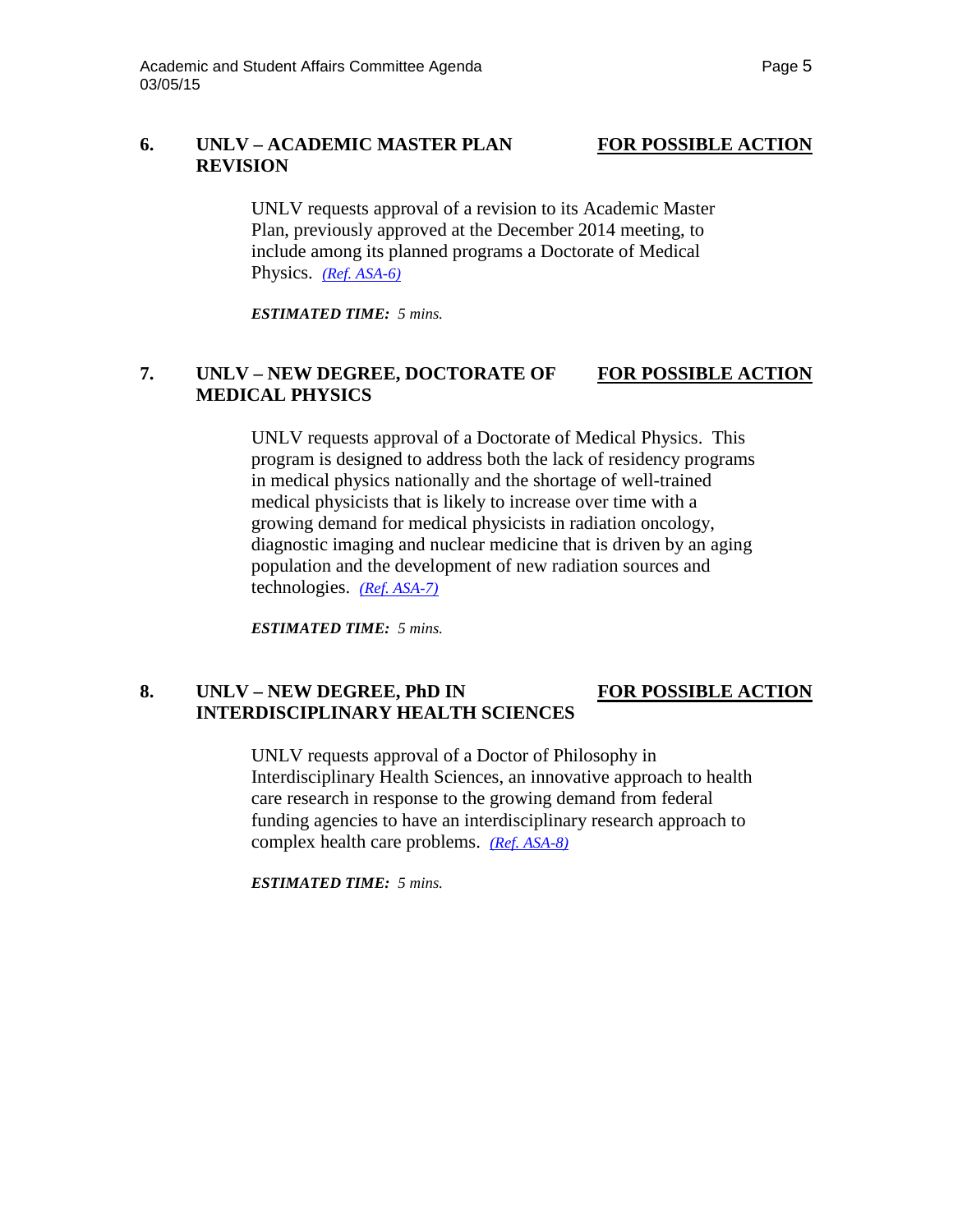# **9. UNLV, NEW ORGANIZATIONAL UNIT, FOR POSSIBLE ACTION NEVADA INSTITUTE OF PERSONALIZED MEDICINE**

UNLV requests approval of a new research institution funded in part by a Knowledge Fund grant from the Governor's Office of Economic Development. The Nevada Institute of Personalized Medicine (NIPM) will conduct research and clinical trials, integrating genomics, computational biology, health informatics, and community health and outcomes research to drive personalized medicine. This work is designed to lead to funded grants and, subsequently, private investment, jobs and economic development in the health care sector. *[\(Ref. ASA-9\)](http://system.nevada.edu/tasks/sites/Nshe/assets/File/BoardOfRegents/Agendas/2015/mar-mtgs/asa-refs/ASA-9.pdf)*

*ESTIMATED TIME: 5 mins.*

## **10. UNLV - NEW ORGANIZATIONAL UNIT, FOR POSSIBLE ACTION CENTER FOR PROFESSIONAL AND LEADERSHIP STUDIES**

UNLV requests approval of a Center for Professional and Leadership Studies, as provided for in the Las Vegas Sands gift to the William F. Harrah College of Hotel Administration for an international hospitality and gaming professional education and research center. The new center will support hospitality industry managers and executives through a mix of open enrollment and custom in-person and online executive education courses. *[\(Ref. ASA-10\)](http://system.nevada.edu/tasks/sites/Nshe/assets/File/BoardOfRegents/Agendas/2015/mar-mtgs/asa-refs/ASA-10.pdf)*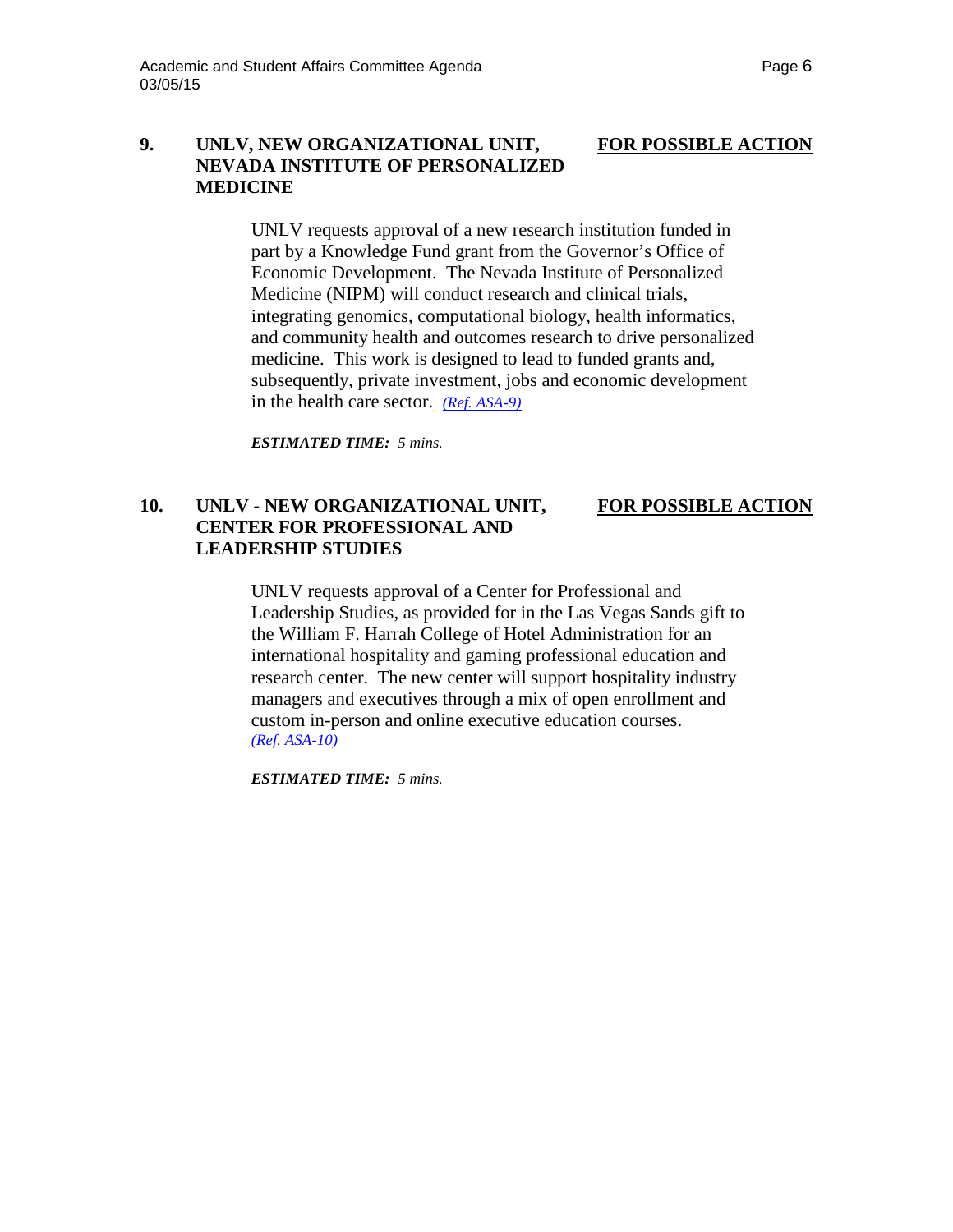## **11.** *HANDBOOK* **REVISION, IN-STATE FOR POSSIBLE ACTION TUITION WAIVER FOR CERTAIN VETERANS AND THEIR FAMILY MEMBERS**

Vice Chancellor Crystal Abba will present for the Committee's approval a revision to Board policy concerning in-state tuition for certain veterans living in Nevada and their family members *(Title 4, Chapter 15, Section 3)*. Under Section 702 of the federal Veterans Access, Choice and Accountability Act of 2014 (H.R. 3230, "Choice Act"), public institutions of higher education that do not offer in-state tuition rates to certain veterans and dependents will lose federal veteran educational assistance dollars under the All-Volunteer Force Educational Assistance Program and the Post-9/11 Veterans Educational Assistance Act. This policy complies with the Choice Act to ensure NSHE institutions do not risk the loss of federal veteran educational assistance funds. *[\(Ref. ASA-11\)](http://system.nevada.edu/tasks/sites/Nshe/assets/File/BoardOfRegents/Agendas/2015/mar-mtgs/asa-refs/ASA-11.pdf)*

*FISCAL IMPACT: Under the provisions of the proposed policy and federal law, NSHE institutions will forgo non-resident tuition to qualified veterans and certain dependent beneficiaries. The number of veterans and dependent beneficiaries who will move to Nevada and qualify cannot be estimated and, therefore, the revenue loss cannot be determined.* 

*ESTIMATED TIME: 10 mins.*

# **12.** *HANDBOOK* **REVISION, CAREER AND FOR POSSIBLE ACTION TECHNICAL EDUCATION – EARLY ADMISSIONS AND ENROLLMENT**

Vice Chancellor Crystal Abba will present for the Committee's approval a revision to Board policy concerning the high school graduates identified as Career and Technical Education (CTE) program completers *(Title 4, Chapter 16, Section 8)*. Specifically, the revised policy provides that these graduates may be given college credits for high school work based on program agreements with the Department of Education. *[\(Ref. ASA-12\)](http://system.nevada.edu/tasks/sites/Nshe/assets/File/BoardOfRegents/Agendas/2015/mar-mtgs/asa-refs/ASA-12.pdf)*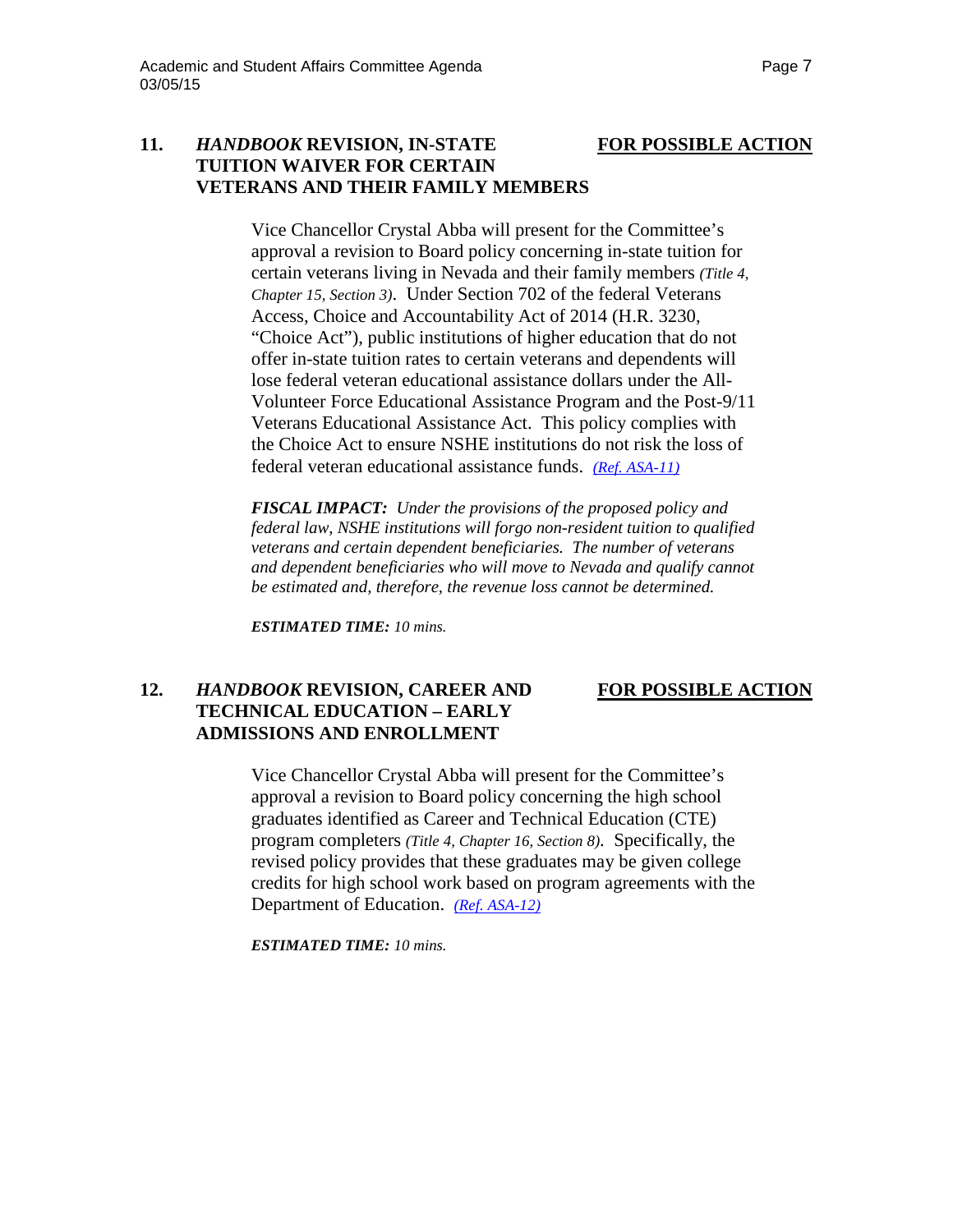# **13.** *HANDBOOK* **REVISION, MILLENNIUM FOR POSSIBLE ACTION SCHOLARSHIP**

Vice Chancellor Crystal Abba will present for the Committee's approval a revision to Board policy concerning the Governor Guinn Millennium Scholarship *(Title 4, Chapter 18, Section 9)*. Specifically, the revised policy aligns with action taken by the 2013 Legislature and eliminates passage of the High School Proficiency Exam as an eligibility requirement for the scholarship starting with the high school graduating class of 2017. In addition, the revised policy clarifies that the high school courses required for scholarship eligibility include Algebra II or a higher math course, and makes other technical revisions. *[\(Ref. ASA-13\)](http://system.nevada.edu/tasks/sites/Nshe/assets/File/BoardOfRegents/Agendas/2015/mar-mtgs/asa-refs/ASA-13.pdf)*

*ESTIMATED TIME: 10 mins.*

# **14. REGENTS' AWARDS FOR POSSIBLE ACTION**

NSHE Board of Regents' policy calls for the Committee's approval of recommended candidates for various Regents' awards. The following individuals are nominated for 2015 Regents' awards. *[\(Ref. ASA-14\)](http://system.nevada.edu/tasks/sites/Nshe/assets/File/BoardOfRegents/Agendas/2015/mar-mtgs/asa-refs/ASA-14.pdf)*

- a. Nevada Regents' Creative Activities Award Dr. Emma Sepulveda, UNR
- b. Nevada Regents' Teaching Award-Community College Emily Howarth, WNC
- c. Nevada Regents' Teaching Award-University, State College and DRI Dr. Pradip Bhowmik, UNLV
- d. Nevada Regents' Academic Advisor Awards Tara Connolly, TMCC (Community College) Dr. Erin Stiles, UNR (Undergraduate) Jennifer Carr, UNLV (Graduate)

*FISCAL IMPACT: \$30,000. Each recipient of the Regents' Creative Activities Award, Regents' Teaching Award and Regents' Academic Advisor Award receives an award of \$5,000. Each NSHE campus shares the costs of funding the Regents' Awards, with the exception of the Scholar Award (see main Board agenda) that is funded 100 percent by System Administration, and the Advisor Award that is funded 50 percent by System Administration and 50 percent by the institutions. For specific costs to the institution, see the cost sharing table in the Procedures and Guidelines Manual Chapter 8, Section 2, Subsection 6.*